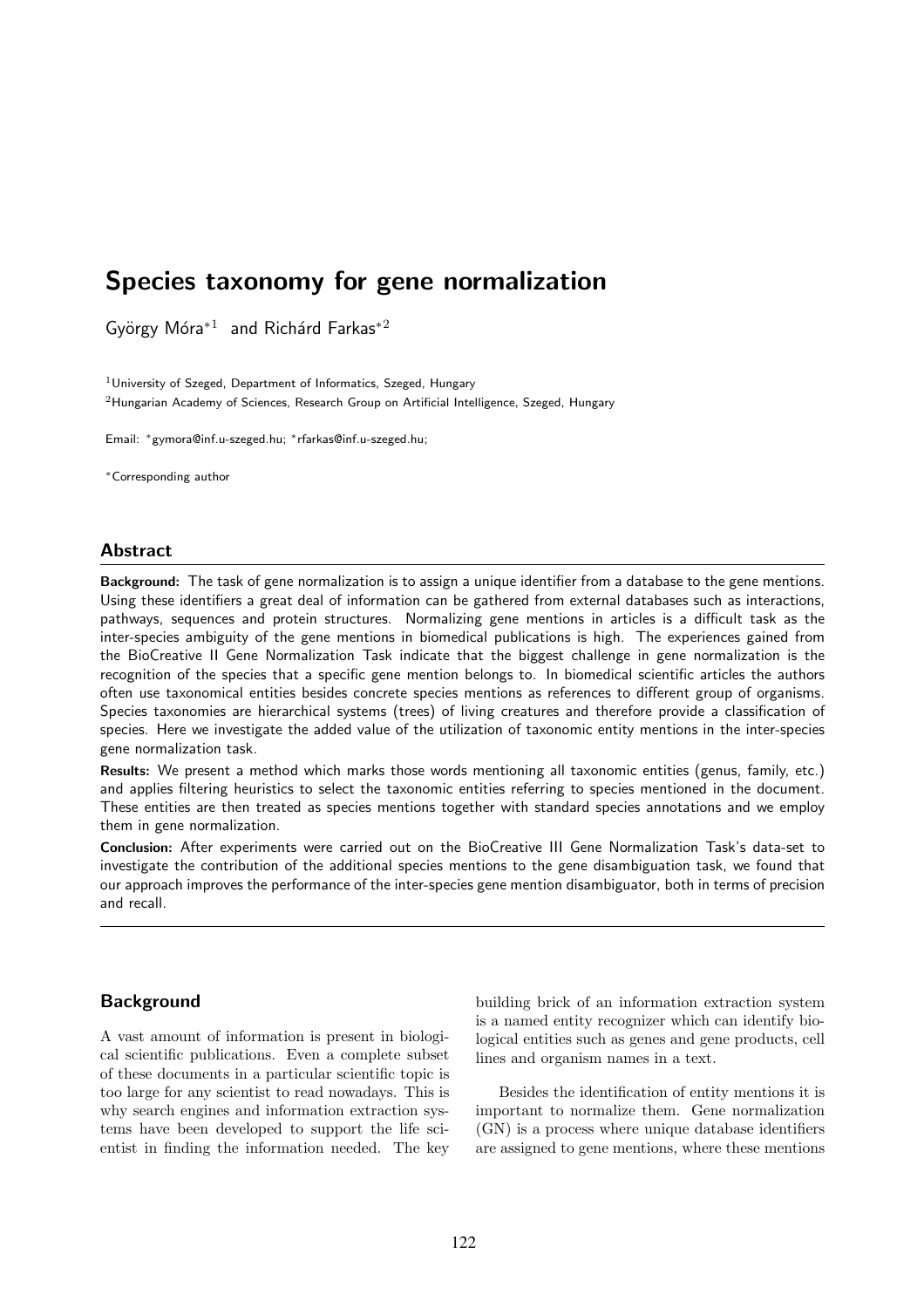refer to a specific gene entry. Gene databases may contain information related to these genes such as sequences, gene products and interaction and pathway information. For instance, a system applying entity normalization can assist automatic pathway finding systems and support pharmacological investigations.

Recent studies [1, 2] indicate that the intraspecies ambiguity of gene symbols is much lower than the ambiguity between species, so it is important to determine which species the gene mention belongs to. The use of synonyms instead of official gene symbols also increases ambiguity and some authors prefer to use these synonyms instead of official symbols.

Current inter-species GN approaches focus on species words and employ species mention detectors to recognize them [2, 3]. Then normalization systems use machine learnt model or hand-crafted rules to determine the species associated with a particular gene mention. The NACTEM's Species Disambiguator we applied makes use of a natural language parser to exploit the linguistical relations between the gene and species mentions [3].

There are species mention detectors available with suitable precision and recall, but these systems focus on identifying exact species mentions, such as the scientific and common names of living organisms but not the names of groups, classes, genus or other taxonomic categories. The authors can use these taxonomic names in a general way for a group of species or as references to a finite set of species mentioned earlier in the document. If the taxonomic name refers to an exact species, then an inter-species gene disambiguation system can exploit this information.

We used the BioCreative III full-text, documentlevel corpus for our evaluation because we found no suitable mention-level gold-standard dataset with inter-species gene normalization. Current trends in biomedical text mining are directed towards systems that work on full-text articles rather than just abstracts. The two other corpora [2, 3] available for inter-species GN evaluation are based on the Biocreative II Gene Normalization Task's dataset and consist of biomedical article abstracts [4].

The corpus used by Hakenberg et al. [2] contains all of the gene identifiers mentioned in the abstract, but it is annotated only at the document level. Although the corpus introduced by Wang et al. [3] is annotated at the mention level, every entity was annotated with only one gene id and in cases like 'rat

and human BMP4', multiple identifiers should be assigned. We compared the annotations of the two corpora – they consist of the same document set – and there were significant differences in the genes annotated for a given document. We decided to use the BioCreativeIII corpus and not the documentlevel corpus used by Hakenberg et al. [2] because the latter contain only abstracts and we think that full text documents contain more taxonomical entity mentions because of their writing style.

We implemented a taxonomic name identifying system that tags expressions in biomedical scientific texts mentioning taxonomic entities (TE), and with heuristical rules determines the exact species that they refer to. Our approach was extrinsically evaluated in an inter-species gene mention normalization setting. Our results show that the annotation of TEs does indeed improve the performance of a state-ofthe-art GN system.

## Methods

#### Dataset

We used the BioCreative III Shared Task Gene Normalization dataset for the evaluation [5]. The dataset consists of manually annotated full-text articles. A subset of the documents was fully annotated and in the remaining part only the important genes were recognized. Here we used the fully annotated subset of documents for the evaluation of our approach.

Just genes and gene products from the Entrez Gene database [6] that were clearly related to a species were annotated. Genes which had no Entrez gene identifier and gene mentions that refer to a group of genes were not annotated at all. The annotation also does not contain a gene mention when the species associated with the gene cannot be determined – even with domain knowledge. Entrez Gene identifiers of genes contained in each document were provided without the given gene mention being marked.

We annotated the species names in the documents by the LINNAEUS species name identification system [7] for biomedical literature, which assigns NCBI Taxonomy [6] identifiers to species mentions.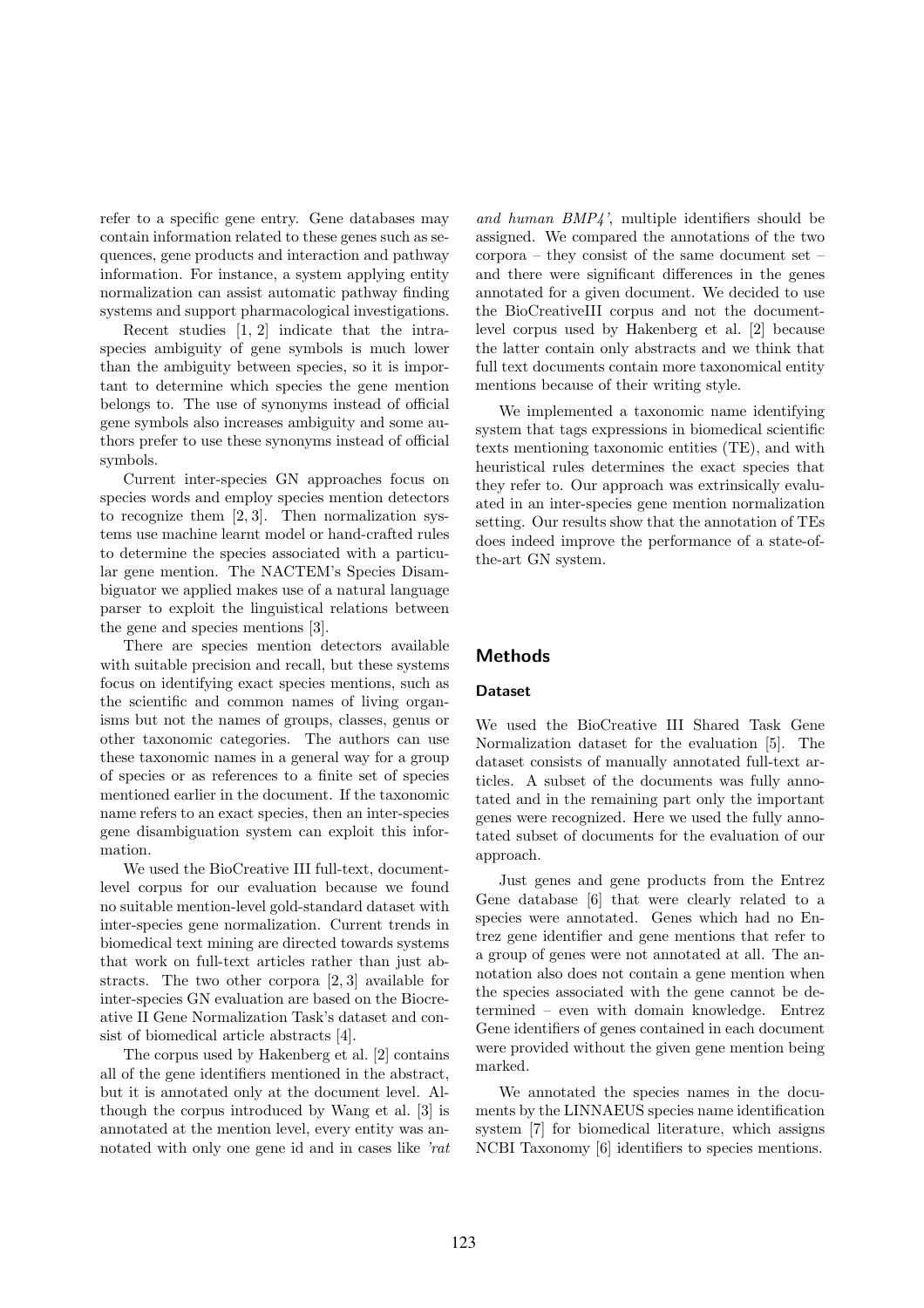

Figure 1: Flowchart of the experimental set-up (the TE mention recognition and mapping subsystems are marked with red)

#### Gene mention tagging

The gene mentions were tagged in the document by our dictionary-based gene mention tagger, which assigned all of the possible Entrez Gene identifiers to the gene mentions. The dictionary mapping is based on the NLM's string normalizing method. The normalized substrings of each sentence are matched against the normalized synonyms of Entrez Gene names in our database. Then hand-crafted rules are applied to filter out false positive entity mentions and eliminate overlapping annotations of the same gene mention. One-token long entities are only accepted when they contain numerals or non-standard capitalization and if they are at least two characters long. Mentions longer than one token are accepted without restriction. The gene mentions had the possible Entrez Gene identifiers with the gene's NCBI Taxonomy species id assigned.

#### Experimental set-up

We used the NACTEM's Species Disambiguator component from the uCompare system to provide inter-species gene-normalization [3, 8]. This component assigns NCBI Taxonomy identifiers to each gene mention. The module applies the species annotations in the document to determine the species associated with the gene mentions. Two different types of analysis were carried out. One was with just the species mentions tagged by LINNAEUS (baseline) and the other used an extended set of species mentions containing TEs mapped to species by our system. The only difference was that the second set-up included our TE mention mapping module and the TE mentions were mapped to species mentions before gene mention normalization. The gene-mention normalization was then evaluated at the document level. A flowchart of the experimental set-up can be seen in Figure 1. With this we investigated the added value of TEs inside a state-of-the art gene mention recognizer (leaving the other component of the system unchanged).

#### Recognizing alternative species mentions

The annotation of taxonomic entities (TE) was done using the same method as that for gene tagging. The synonyms of the NCBI Taxonomy entries were matched against the text and taxonomy identifiers were assigned to the mentions. TE mentions referring to taxonomic groups that had no members annotated in the text were filtered out.

The references between TE and species mentions were identified by using the following set of heuristical rules:

- Only species descending from the taxonomic category of the TE in the NCBI Taxonomy were regarded as possibly referred species.
- If the sentence containing the TE mention also contained a candidate species mention like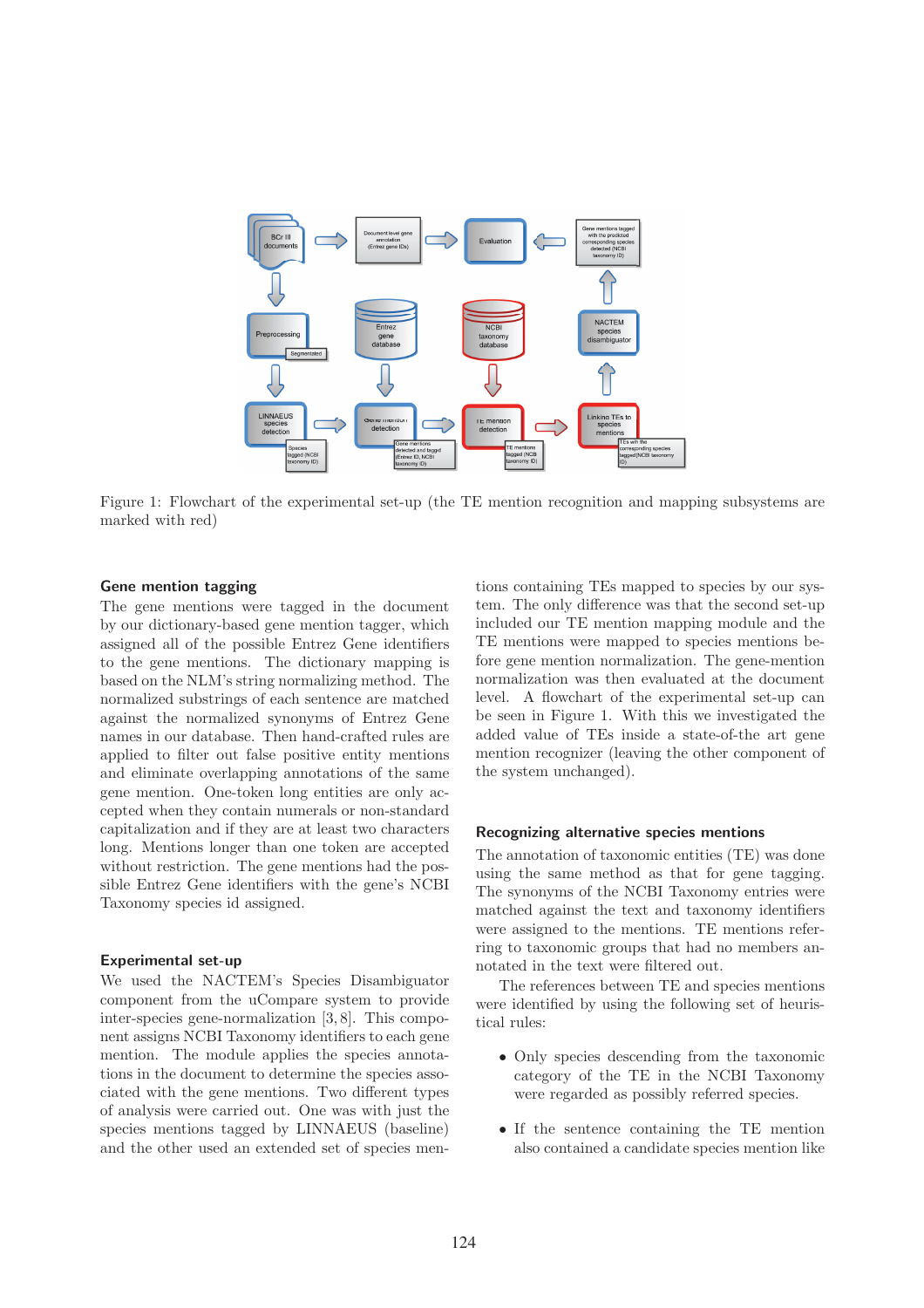|           | TE -  | TE    | Tagged TE - | Tagged TE $+$ |
|-----------|-------|-------|-------------|---------------|
| Precision | 0.668 | 0.695 | 0.668       | 0.695         |
| Recall    | 0.571 | 0.610 | 0.798       | 0.853         |
| F-measure | 0.616 | 0.650 | 0.727       | 0.766         |

Table 1: Performance values of the GN setting without (TE -) and with alternative species (TE +) utilized in the normalization. Results marked with "tagged" were produced by an evaluation applied only on a subset of the genes taken from the evaluation set, which were then successfully mapped to the documents by the dictionary mapper.

this, then the TE was considered to refer to this species.

- If multiple species satisfied the descendant criteria then the taxonomic entry was considered to refer to multiple species or refer to the general taxonomic class and both were removed.
- If there was no species annotated in the sentence, the search was continued at the paragraph, section, and document level, respectively.
- At the end only TE mentions annotated with one species were kept and used as alternative species mentions in our experiments.

# Results

The NACTEM's inter-species gene normalization system tagged the gene mentions with a species identifier, but the datasets available consist of Entrez Gene identifiers assigned to the documents. To evaluate the performance of our approach we mapped the species identifiers assigned by the normalizer to gene identifiers and evaluated the resulting set of Entrez identifiers at the document level with the standard F-measure metric (see Table 1).

The dictionary mapper does not provide a mapping for each gene identifier of the evaluation data set. Therefore we provide additional scores –focusing on the performance of the inter-species normalization instead of the performance of the dictionary lookup– by removing false negatives which were not annotated by the dictionary lookup ("tagged" in Table 1).

Both the precision and the recall of the interspecies gene mention normalization rose by 4-5 percentage points when utilizing TE mentions present in biomedical articles.

#### **Discussion**

The performance of our approach compared to the state-of-the-art baseline method has an interesting distribution. The gene normalization with alternative species mentions outperformed the baseline system in 7 out of the 32 documents and there were only two cases where our approach achieved a lower F-measure. In these two cases our method added only 1-1 false positives and hence it did not affect the overall results significantly.

There were 5 documents where there were no alternative species mentions tagged by our system, so the performance of the disambiguation was the same. In the remaining 17 documents – where the  $TE +$  and  $TE -$  achieved the same results  $-$  only a few TEs were recognized. A manual inspection of the document-set showed that these differences were caused by the different writing styles of the authors. Some authors exclusively use concrete species names when referring to an organism and also use TE names to refer to species.

We evaluated the 10 documents containing a significant amount of TE mentions and the overall Fscore rose from 0.40 to 0.65. The precision and recall values went up from 0.37 to 0.56 and from 0.44 to 0.77, respectively. This subset of the BioCreative III documents represents those biomedical articles where the authors often refer to organisms using broader terms instead of using exact organism names.

The following examples show how the TE mentions can aid gene normalization.

> "Indeed, elevated expression of Drosophila *MOF*, which counteracts ISWI activity . . . "

Here the exact organism name  $(D. \; melanogaster)$ was mentioned elsewhere in the document, so the TE (in bold type) was successfully mapped to Drosophila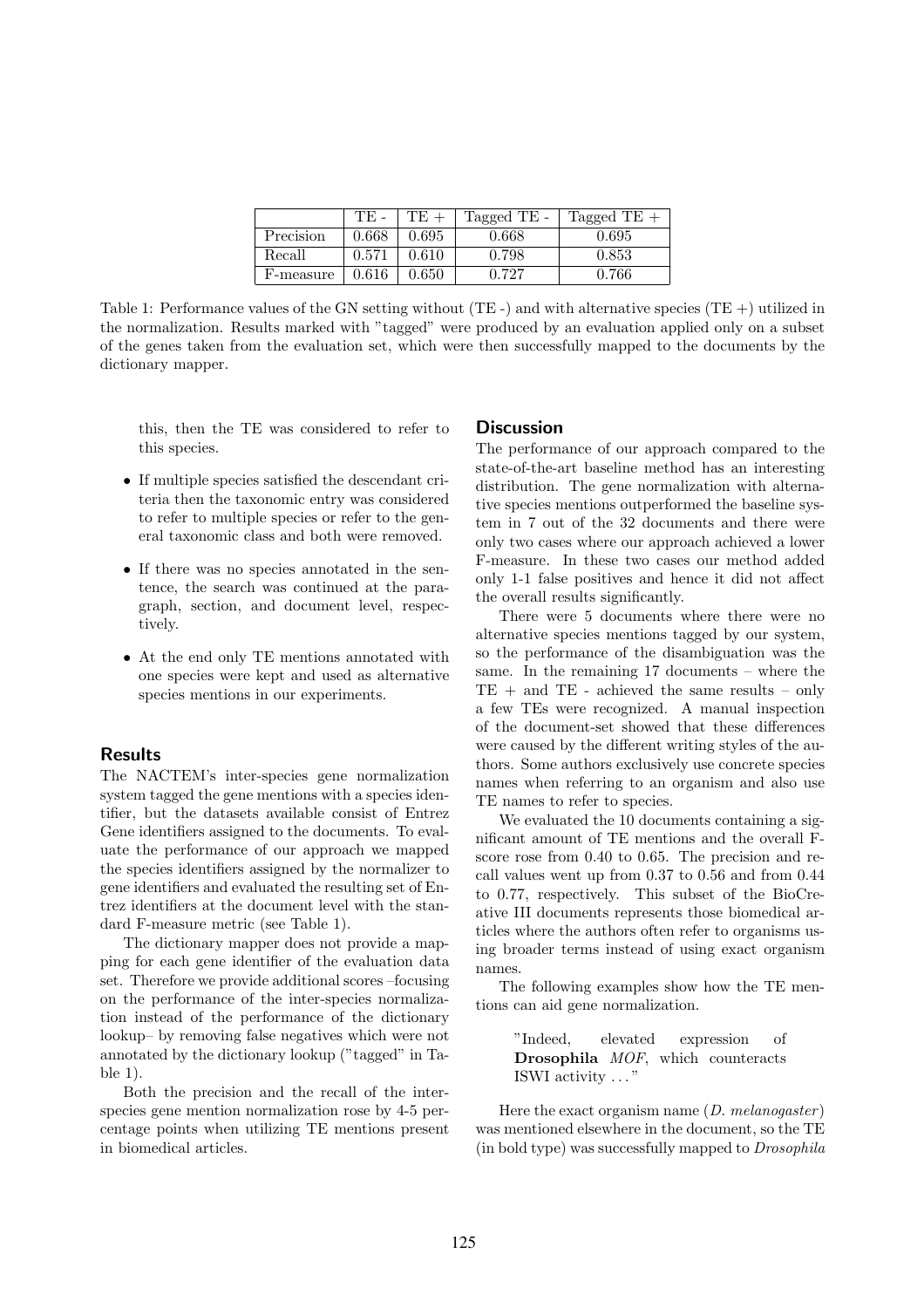melanogaster because no other species belonging to the Drosophila subgenus was found in the given context. The species identifier of the gene mention (in Italics) was correctly determined by utilizing the identified alternative gene mention.

Wider TEs terms (like plants) were also successfully mapped to the corresponding species mentions in the text and produced correct gene normalization.

> "By studying plants with mutations in this gene, we found that CBP60g contributes to the increases . . . "

When no plants other than Arabidopsis thaliana were mentioned in the given context it was possible to identify the TE plant by the label A. thaliana.

There were some documents where both of the procedures achieved low scores. An analysis later revealed that the LINNAEUS species detector was unable to identify species mentions in some cases where the authors used only short and ambiguous variants of the organism name, like Drosophila instead of D. Melanogaster or Drosophila Melanogaster. Even when the TEs were identified in the document and no species mentions were annotated, the TEs were filtered out. If there was no species identified in a document the NACTEM's gene disambiguator chose Homo sapiens (human) as the default organism for gene normalization.

If a TE covers a large number of organisms (like the TE animal), then false positive species associations can occur. For example, if the author uses a TE as a general term rather than as a taxonomic category. In the next negative example the word animal was referenced to C. elegans by mistake, but the word was used in the sense of other mammals like human rather than a worm like C. elegans. As a result HCF-1 protein was incorrectly identified as a gene product belonging to C. elegans instead of a human protein.

> ". . . we have undertaken a genetic analysis in  $C$ . elegans to study  $HCF-1$ protein function in animal development. The C. elegans HCF-1-related protein is an amino acid protein encoded by the hcf-1 gene and referred to here as Ce HCF-1."

Another source of incorrect normalization is when the author refers globally to the group of organisms, but our heuristics link the TE to an exact species mention in the document. In the next example the TE vertebrate was used only to name the vertebrates in general, but it was incorrectly referenced to D. simulans – the only vertebrate species identified in the document. Also, *D. sim*ulans was incorrectly identified by LINNAEUS as a rodent (Dipodomys simulans) and not as an insect (Drosophila simulans).

> "In spite of the similar global function of insect and vertebrate OBPs . . . "

# **Conclusions**

By utilizing the TE mentions as alternative species mentions, the approach we presented here improves the performance of a state-of-the-art inter-species gene normalization tool. The overall F-scores measured on the BioCreative III GN dataset rose from 0.61 to 0.65. On a subset of the dataset – where the writing style of the authors causes the classical approach to achieve poorer results than on the rest of the testset – our method increased the F-score on this set from 0.40 to 0.64.

A subsequent error analysis indicated that more sophisticated methods are required to resolve the references between TE mentions and species mentions. We plan to develop an integrated species mention and alternative organism mention system in the near future.

## Authors contributions

György Móra developed the software tools used for mention detection, taxonomy browsing, TE-tospecies linking and the evaluation of the results. He was responsible for the statistical analysis done in this study. Richárd Farkas supervised the work and participated in the writing of the manuscript. The authors would like to thank those who maintain the Entrez Gene and NCBI Taxonomy databases [6], the authors of the NACTEM's Species Disambiguator [3] and the authors of the LINNAEUS species name recognizer [7] for making these tools available.

#### Acknowledgements

This work was supported in part by the NKTH grant (project codename TEXTREND) of the Hungarian government.